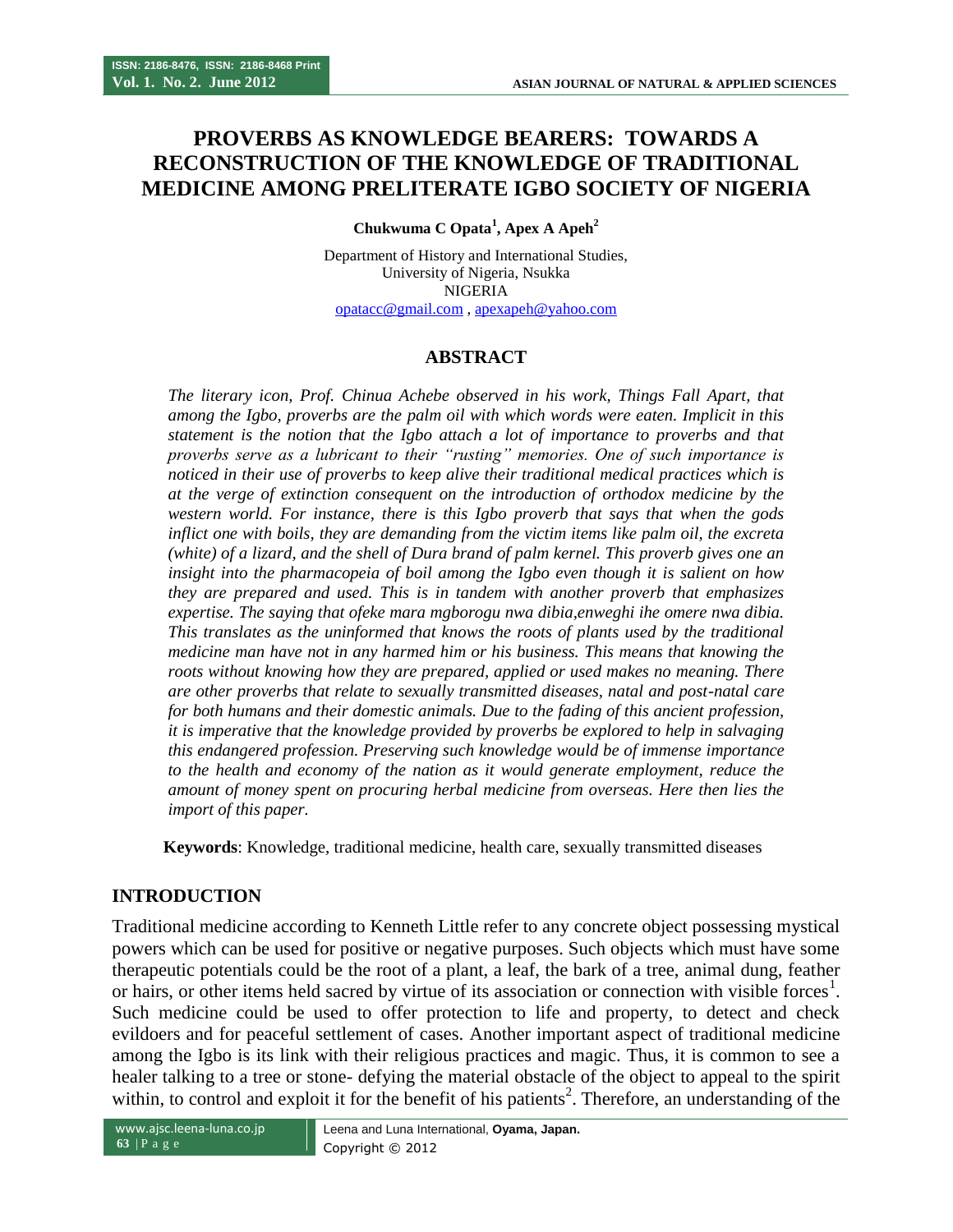proverbs used by the Igbo to perpetuate their traditional medical knowledge must take into account the entire belief system and notions about sickness.

Proverbs in the words of Finnegan is a rich source of imagery and succinct expression on which more elaborate forms can draw<sup>3</sup>. Among the Igbo, Ugonna<sup>4</sup> states that proverbs can be conceived as a kind of mirror which reflects human experience. Noah went a step further to note that proverbs generally do not only authenticate opinion and heighten interest in stories, but also add ornaments to stories<sup>5</sup>. One of such ornaments is that of a healthy life attained through the preservation of the knowledge of traditional medicine which proverbs of Igbo extraction offers. Areas where proverbs have helped in preserving the knowledge of traditional medicine will be discussed in themes hereunder.

#### **BOILS**

In Igboland the name for boil is *etuto, esuse depending on ones dialect.* Among the Igbo of Nsukka Division from where the majority of the proverbs were drawn, there is a proverb that mma choo mmanu, ikekere okpurukpu aki n'ekere ngwere, O tureshigide imenye esuse<sup>6</sup>. This translates as, when the gods want palm oil, the shell of Dura brand of palm kernel, and the white excreta of lizard, it inflicts people with boils. These items, till date, form part of the major pharmacopeia in the cure of boils among the Nsukka peoples of Lejja, Opi, Ede Oballa, Enugu-Ezike, Abbi and Ugbeleajima. First, the shell of the palm kernel is turned into charcoal using broken clay pot. The broken clay pot was placed on fire and heated for some time (about ten minutes). While the clay pot was on fire, the shells of the kernel were put inside the clay pot to ensure that it turned into charcoal. The charcoal so produced was grinded together with the white excreta of lizard. After the grinding, palm oil was added to the ground substances to form a cream or paste. The mixture was robbed on the boil. Local testimonies claimed that the pain generated by the boil got reduced within a short period after the medication was applied to the boil. The present writer met a man who had boils full of pus and was ready to burst open. The man claimed to have used this medication but added salt to the mixture. He claimed that the mixture had the power of softening the inflammation within a period of about two days of persistent use of the medication7.

Granted that the procedures explained her did not reflect in the proverb, the proverb mentions almost all the necessary ingredients used in the cure of boils. What is left for modern day scientists is to test for the active ingredients in the mixture with a view to finding what the active ingredients are. With that done they can mass produce such medication at commercial quantity.

For the treatment of boils also, there is this proverb that *mmanu n'unu new esuse k'Amadi nwe*  Ohu<sup>8</sup>- Palm oil and salt are masters to boils as the free citizens are to slaves. In this case, they mixed few drops of red oil palm with a type of salt called *unu nde* and dropped the fluid like mixture on the surface of the boil. Within about seven to eight hours, the boil would burst open and pus seen dripping from it. The dripping of pus signaled the beginning of healing of the  $\sin^9$ .

#### **SEXUALLY TRANSMITTED DISEASES**

The use of herbal medicine in the cure of sexually transmitted diseases is common among the Igbo. They preserve the knowledge using their proverbs. For instance, the saying that *ukwuu n,edu orie okwu mgbe lile kworu mbarugba n'manya oku*<sup>10</sup>.This translates literarily as, the waist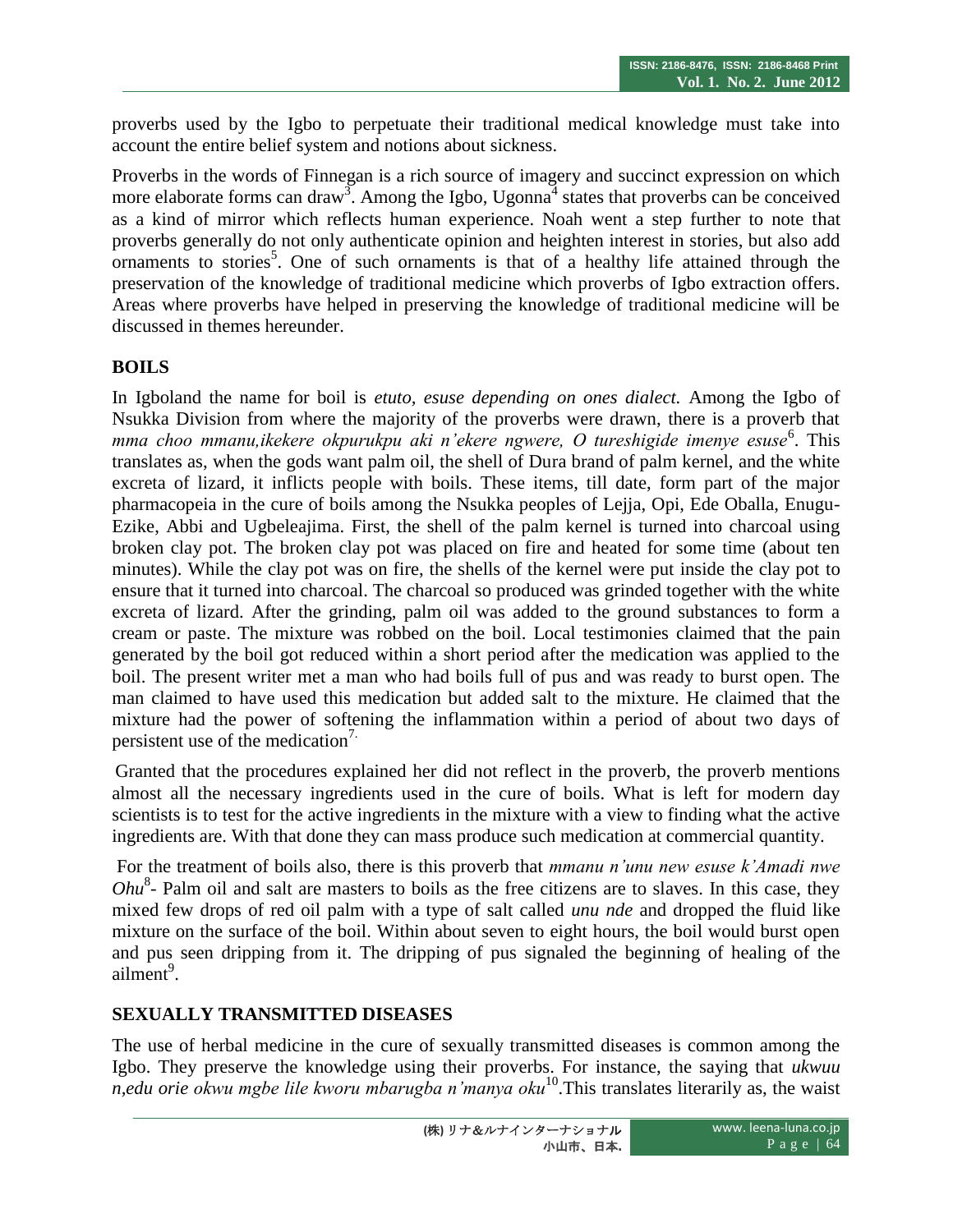that patronize harlots always has its hope hinged on *Aichornea cordifelia(Mbarugba)* and hot drink. As is usual with proverbs, the waist her is metaphorical as it represents the human element- the victim of the disease while the harlot is there as the vector and transmitter of the disease. As is usual with traditional medical practice and secrecy, this proverb gave insight on what can be used in the cure of venereal diseases but neither did it state the type of infection they are used for nor how the items are used. The omission is deliberate and is justified by another proverb that has it that *Uwa malu ihe nwa dibia ma, agu egbu nwa dibia*<sup>11</sup> – if the knowledge of the traditional doctor is made public, the traditional doctor would go hungry.

 In the case of the items mentioned above in connection with the cure of sexually transmitted diseases, the root of the plant is boiled under intense heat for about three hours. After, the heating and cooking, the substance obtained looked like red wine. The drug which is the result of cooking the root was mixed with locally brewed hot drink called *kai kai.* This particular medication and process had been proved to be very effective in the cure of gonorrhoea<sup>12</sup>. The use of traditional medicine in the cure of sexually transmitted diseases had been adjudged as the best. The quote below relating to the cure of staphylococcus is a case in point.

*Herbs and roots are the best treatment to avoid occurrence and re-occurrence, because it cannot be cured with injection or any antibiotics only. Because this bacteria's like staphylococcus, Ecoli, Cleibsella etc. have developed resistance to all forms of western antibiotics and this antibiotic destroy beneficial bacteria that is useful to your system while dangerous bacteria like "staph"and E-coli are left to destroy your system<sup>13</sup> .*

The above quote underscores the need to preserve the knowledge of traditional medicine.

# **NATAL CARE**

Reproductive health medicine is very important among the Igbo. This is one area where traditional medicine is pronounced in veterinary practices. The proverb that *ewu mkpa ukwuu*  waru eha anyachu<sup>14</sup>- a goat with contracted pelvis is demanding for *Glyphaea brevis*- indicate that among the Igbo, whenever a goat is found having difficulties in giving birth to young ones either because the size of the kid is big or that the pelvic of the goat in labor is not large enough to enhance easy and quick delivery, they resorted to the use of *Anyachu.* In this case, the leaf of the plant is squeezed and mashed in water to produce a very slippery substance. After the mashing, the chaff is sieved and thrown away. The fluid- like substance resulting from the mashing was poured directly into the vulva of the animal. The slippery nature of the drug reduces friction and the drug itself is claimed to help in reducing the size of the kid. This sounds like a fairy tale but the practice is wide spread. What the present writer is not sure of is the truth about the reduction of the size of the unborn kid. However, this leaf was mixed with another leaf (name withheld by my informant) to facilitate the enlargement of the pelvic.

In the treatment of animals that had delays in the expulsion of placenta after delivery, the proverb, *Echikara gboru ogu nchokwu n'anu muru nwa ohu* – *Spondia Mombi*(Hug plum) settles the quarrel between the placenta and animals that gave birth to new one newly is resorted to. In this case, the fruits pulp is fed to the animal and this process had been tested by modern scientists and confirmed to facilitate the explosion of the placenta<sup>15</sup>.

#### **POST-NATAL CARE**

Quite often, one of the major problems experienced by women after delivery is abdominal pains. To ease the pain, the Igbo drew knowledge from one of their proverbs, *Uziza guba nwanyi muru*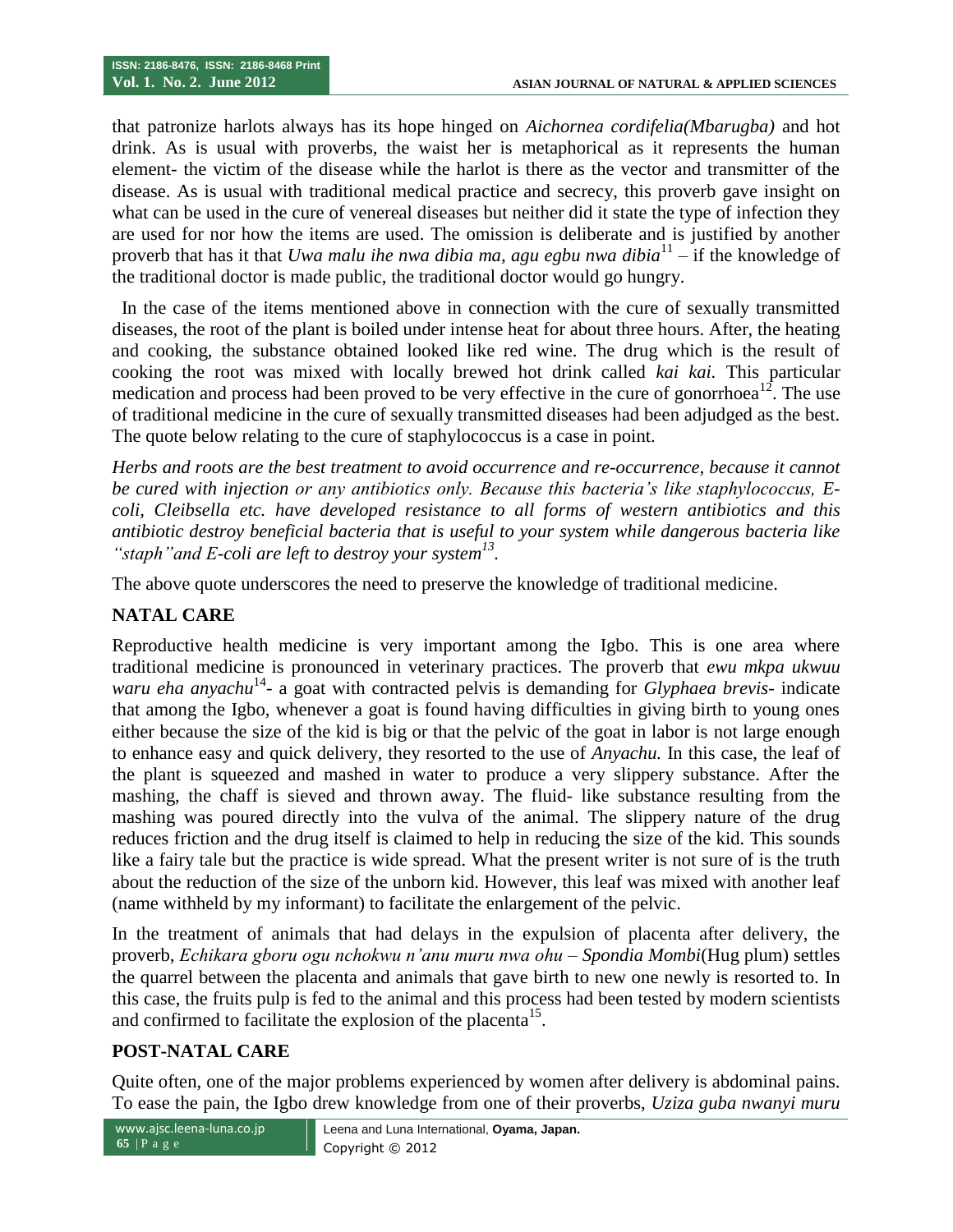*nwa ohuru O si n'afo n'egbu ya mgbu*- When a woman who delivered a child not too long is desirous to eat *Piper Guineense Schum et Thonn Piperaceae*, she complains of stomach pains. The fruit of the plant is cooked together with yam and served hot to a woman having abdominal pains after delivery<sup>16</sup>. Another plant called *Uda* (*Xyhopia aethiopica A Rich Annonaceae*) is used for the same purpose of treating abdominal pains after delivery<sup>17</sup>. Also in the league of medications used in the treatment of post-delivery abdominal pains is hot water and honey as expressed in the proverb *mmiri oku na manu anwu n'edo eho nwanyi omugo*- hot water and honey remedies stomach ache in women who gave birth quite recently. In this case, the Igbo boil water and added honey to the boiled water. The mixture resulting from this combination was applied as a balm on the stomach of the women to relieve the pains.

One other problem noticed after delivery is the inability of some women to breast feed their babies because the breast milk refused to flow. The Igbo use the knowledge embedded in one of their proverbs that posit that *nwanyi ujoo araa bu enyi di ochi*<sup>18</sup> to address the problem. The proverb if translated would mean that a woman whose breast milk refuses to flow immediately after birth is a friend of the palm wine tapper. Based on this proverb, the Igbo offered such women fresh palm wine to drink. Granted that such medication did not take into consideration what may be the side effect of alcohol on the woman and her child as the drink is alcoholic, the end result is that such women ended up producing breast milk as the palm wine induced their bodies to produce the milk.

In the event of animals like goat or sheep having the same problem of delayed lactation, the Igbo boiled the leaf of two plants and used them to press on the udder of the animal for as many times as possible after an interval of about thirty minutes between each exercise. The plants are Glyphaea *brevis and Spondia Mombi.* After, the pressing the animal would begin to lactate. This very knowledge is preserved in their proverb that states as follows; *Anyachu n'echikara bu uruu n'eji ubu anu mmiri araa ya n' egbu oge igba- Glyphaea brevis* and *Spondia Mombi*(Hog plum) are the antidote that takes care of animals with delayed lactation.

# **CONCLUSION**

For a long time, the Igbo have used proverbs as an effective literary tool to reflect their sociocultural milieu and to make authentic portrayal of their life and experience. This must have informed A.A Monye called proverbs "a short-hand in communication"<sup>19</sup>. Since proverbs are highly priced by the Igbo, studies on their proverbs should be encouraged. Courses dealing on proverbs should be designed with emphasis on how proverbs are a store of knowledge. As these proverbs provides a convenient lead to scientists, the herbs and materials used in the treatment of each problem should be subjected to laboratory analysis with a view to finding out what the active ingredients in them are, whether they have any side effect on human or animal health and the level of their efficacy. This is in line with the saying that one starts from the known to the unknown. The type of research advocated here is necessary as it would reduce the amount spent buying herbal medicine by Nigerians of Igbo extraction from outside the country especially from China. It would equally generate employment for the citizens especially as the natural resources mentioned by the proverbs are readily available in their society.